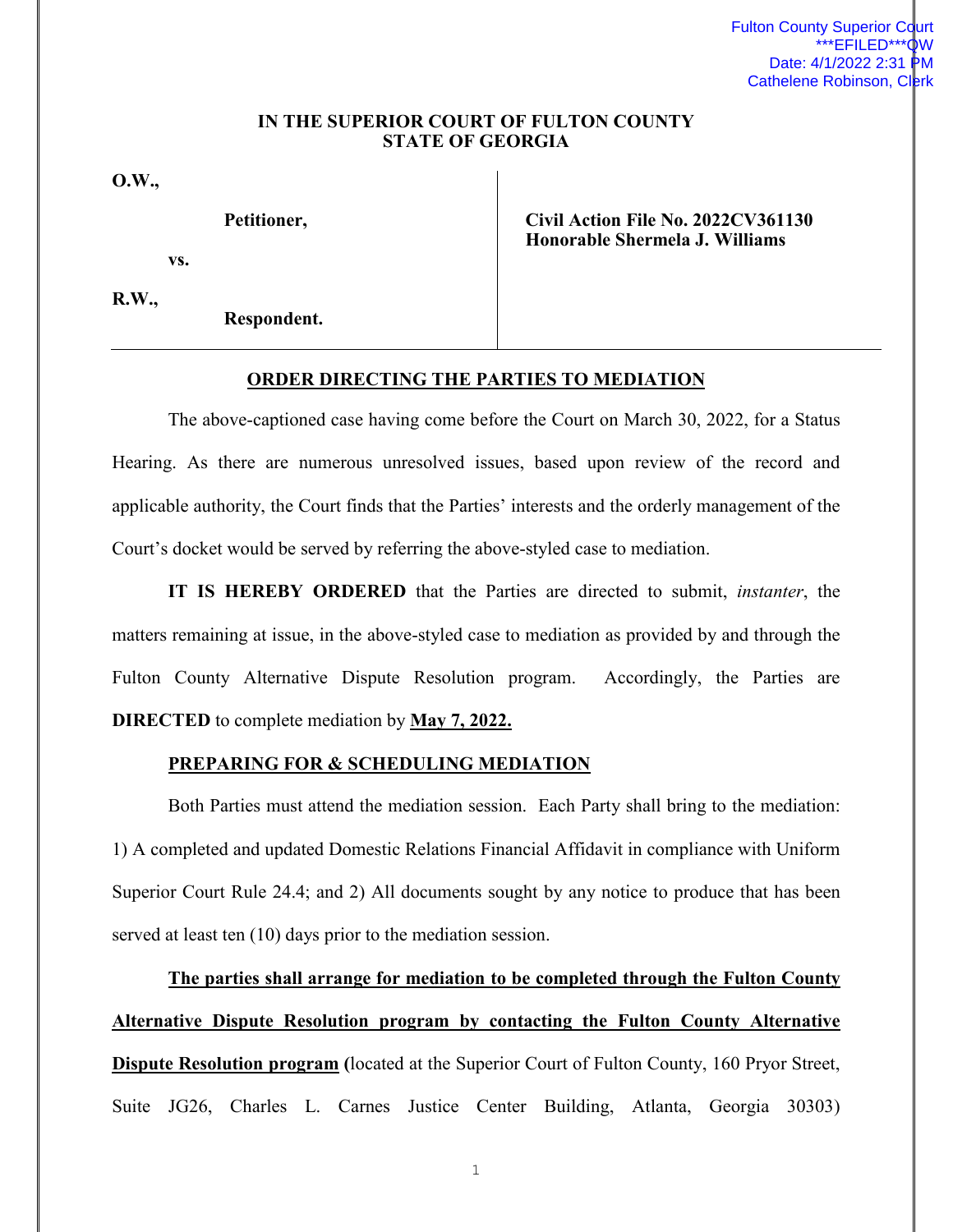**by phone at 404-612-4549 as early as possible**. The parties shall split the associated costs of mediation equally. The parties may also elect to use a private mediator in lieu of the Fulton County ADR Program.

## **FOLLOWING MEDIATION**

If the parties come to a mediated agreement, any party not represented by an attorney at the mediation session shall have the right to reject the agreement, rendering said agreement void, by giving written notice to the Fulton ADR Office within five (5) business days from the date of the execution of the agreement. If written notification of rejection is **not** received by the ADR Office within five (5) business days from the date of the execution of the agreement, the ADR Office shall present the agreement to the appropriate judge for approval and filing as an order of the Court. A party represented by an attorney at the mediation session does not have the right to reject the agreement.

For private mediation, and mediation through the Fulton ADR Program, parties must notify the Court of settlement within five (5) days of mediation.

In the event an agreement is **not** reached at mediation, the case will remain assigned to this division of Court for all pending and future motions, hearings, and trial calendars.

This Order does not stay any hearings, discovery, temporary orders, or any other aspects of the case.

**SO ORDERED, this 1st day of April 2022.**